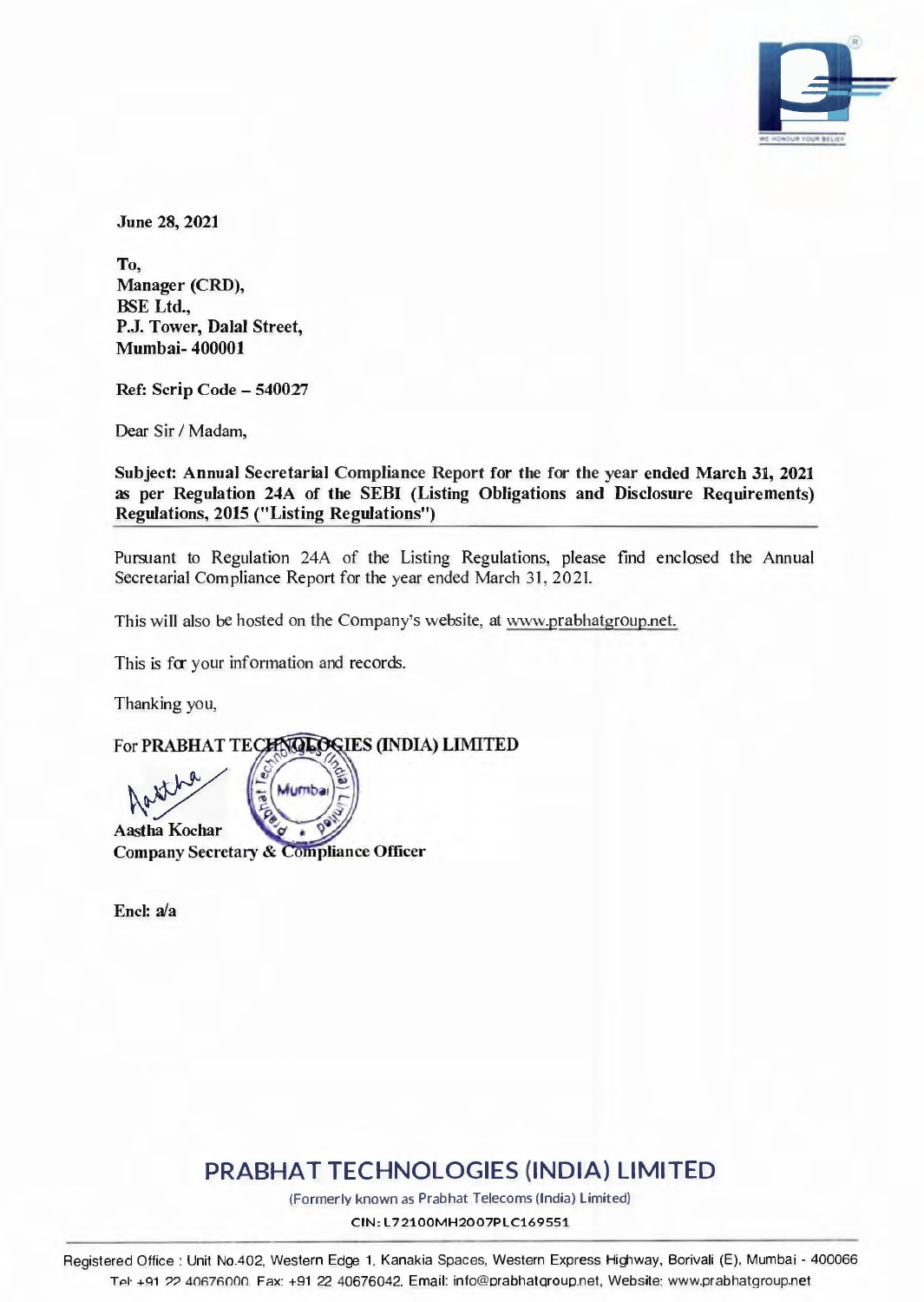

lB-202, Green Medows CHSL, Lokhandwala Township, Kandivali (East), Mumbai 400101 Email: mamtadevpura.md@gmail.com Tel. 9530078512

#### SECRETARIAL COMPLIANCE REPORT OF PRABHAT TECHNOLOGIES (INDIA) LIMITED FOR THE YEAR ENDED 31 ST MARCH, 2021

To,

The Members, PRABHAT TECHNOLOGIES (INDIA) LIMITED Unit No. 402, Western Edge I, Kanakia Spaces, Western Express Highway, Borivali (East) Mumbai- 400066

I, Mamta Devpura, Practicing Company Secretaries have examined:

(a) all the documents and records made available to me and explanation provided by PRABHAT TECHNOLOGIES (INDIA) LIMITED ("the listed entity"),

(b) the filings/ submissions made by the listed entity to the stock exchanges,

(c) website of the listed entity,

(d) any other document/filing, as may be relevant, which has been relied upon to make this certification,

for the year ended 31st March, 2021("Review Period") in respect of compliance with the provisions of :

(a) The Securities and Exchange Board of India Act, 1992 ("SEBI Act") and the Regulations, circulars, guidelines issued thereunder; and

(b) The Securities Contracts (Regulation) Act, 1956 ("SCRA"), rules made thereunder and the Regulations, circulars, guidelines issued thereunder by the Securities and Exchange Board of India ("SEBI");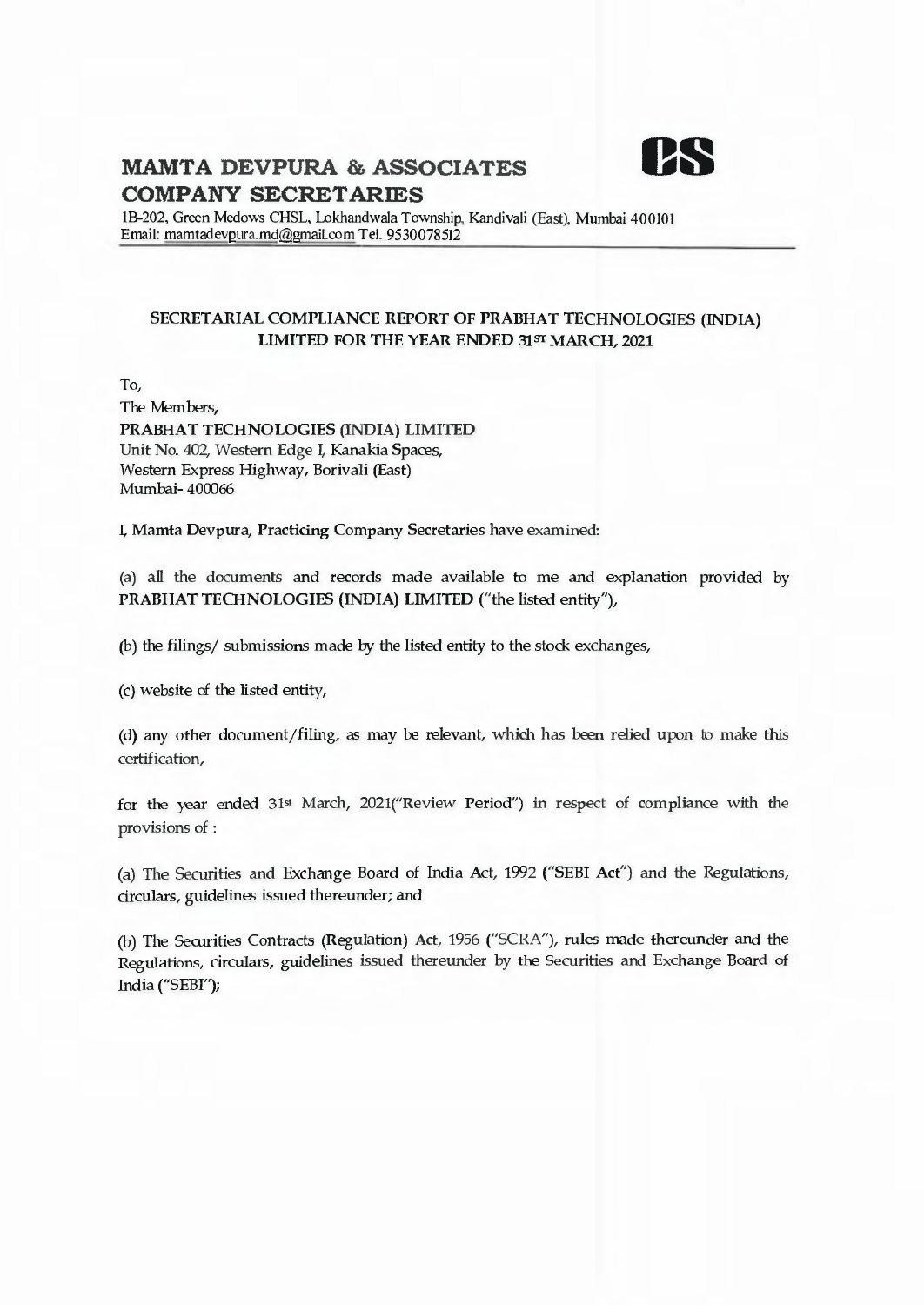

IB-202, Green Medows CHSL, Lokhandwala Township, Kandivali (East), Mumbai 400101 Email: mamtadevpura.md@gmail.com Tel. 9530078512

The specific Regulations, whose provisions and the circulars/ guidelines issued thereunder, have been examined, include:-

- a) Securities and Exchange Board of India (Listing Obligations and Disclosure Requirements) Regulations, 2015;
- b) Securities and Exchange Board of India (Issue of Capital and Disclosure Requirements) Regulations, 2018; (Not applicable to the company during the review period).
- c) Securities and Exchange Board of India (Substantial Acquisition of Shares and Takeovers) Regulations, 2011;
- d) Securities and Exchange Board of India (Buyback of Securities) Regulations, 2018; (Not applicable to the company during the review period).
- e) Securities and Exchange Board of India (Share Based Employee Benefits) Regulations, 2014; (Not applicable to the company during the review period).
- f) Securities and Exchange Board of India (Issue and Listing of Debt Securities) Regulations, 2008; (Not applicable to the company during the review period).
- g) Securities and Exchange Board of India (Issue and Listing of Non-Convertible and Redeemable Preference Shares) Regulations, 2013; (Not applicable to the company during the review period);
- h) Securities and Exchange Board of India (Prohibition of Insider Trading) Regulations, 2015;
- i) Securities and Exchange Board of India (Depositories and Participants) Regulations, 2018;
- j) The Securities and Exchange Board of India (Registrars to an Issue and Share Transfer Agents) Regulations, 1993 regarding the Companies Act, 2013 and dealing with client;

and circulars/ guidelines issued thereunder;

and based on the above examination, we hereby report that, during the Review Period: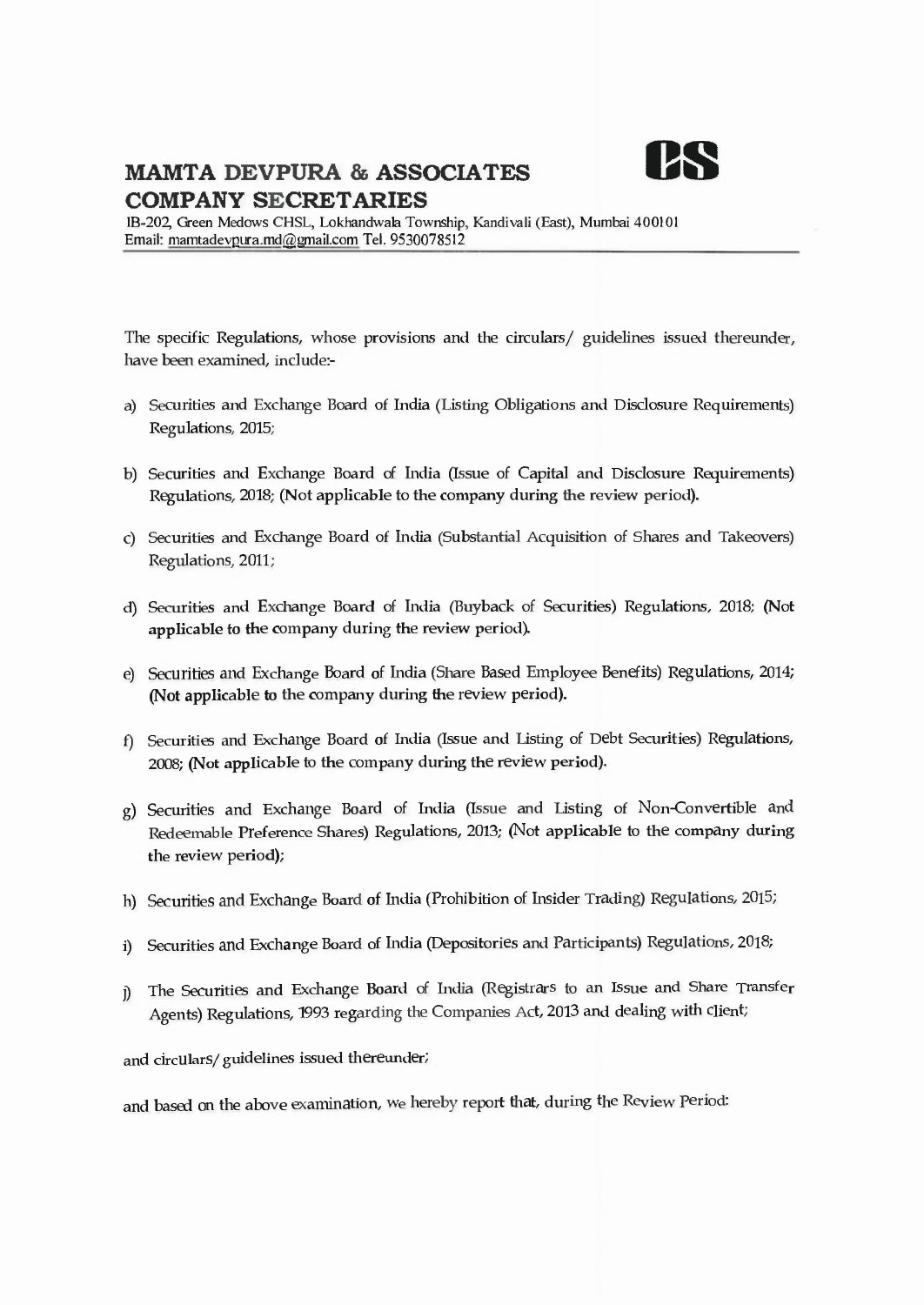

lB-202, Green Medows CHSL, Lokhandwala Township, Kandivali (East), Mumbai 400101 Email: mamtadevpura.md@gmail.com Tel. 9530078512

(a) The listed entity has complied with the provisions of the above Regulations and circulars/ guidelines issued thereunder, except in respect of matters specified below:-

| Sr.              | Compliance Requirement                                                                                                                                              | Deviations                                                                                                                                                                                                | <b>Observations/Remarks</b>                                                                                                                                                                                                                                                                                                                                                                                                                                                                                                                                                         |
|------------------|---------------------------------------------------------------------------------------------------------------------------------------------------------------------|-----------------------------------------------------------------------------------------------------------------------------------------------------------------------------------------------------------|-------------------------------------------------------------------------------------------------------------------------------------------------------------------------------------------------------------------------------------------------------------------------------------------------------------------------------------------------------------------------------------------------------------------------------------------------------------------------------------------------------------------------------------------------------------------------------------|
| No               | (Regulations/circulars/<br>guidelines including specific<br>clause)                                                                                                 |                                                                                                                                                                                                           | of the Practicing<br>Company<br>Secretary                                                                                                                                                                                                                                                                                                                                                                                                                                                                                                                                           |
| 1.               | Intimation for Closure of<br>Trading Window as per SEBI<br>(Prohibition of Insider<br>Trading) Regulations, 2015.                                                   | Intimation for the quarter<br>ended 30th September, 2020<br>was not given to BSE<br>Limited.                                                                                                              |                                                                                                                                                                                                                                                                                                                                                                                                                                                                                                                                                                                     |
| 2.               | Disclosure under Regulation<br>$74(5)$ of the SEBI (DP)<br>Regulations, 2018 relating to<br>disclosure of Certificate from<br>Registrar and share transfer<br>Agent | Disclosure was not made<br>for the quarter ended 31st<br>March, 2020, 30th June,<br>2020 and 30th September,<br>2020.                                                                                     |                                                                                                                                                                                                                                                                                                                                                                                                                                                                                                                                                                                     |
| $\overline{3}$ . | Submission of Quarterly<br>financial result along with<br>Limited Review Report under<br>Regulation 33 of the SEBI<br>(LODR) Regulations, 2015.                     | The Company has submit<br>financial result along with<br>Limited Review Report of<br>quarter ended 31 <sup>st</sup> March,<br>2020, 30th June, 2020 and<br>30th September, 2020 on<br>17th December, 2020 | Covid-19<br>Due<br>to<br>Pandemic the Auditor<br>M/s Harish Arora &<br>Associates was unable<br>to finalised the Financial<br>Result for the<br>year<br>ended 31st March 2020<br>on time and Company<br>have been requested to<br>BSE for seek extension<br>of time for Submission<br>Audited<br>Financial<br>of<br>result for the Financial<br>Year ended 31st March<br>2020. Accordingly, the<br>Financial Result for the<br>year ended 31st March<br>2020 as well as the<br>quarter ended 30th June<br>and<br>30th<br>2020<br>September<br>2020<br>were<br>delayed and submitted |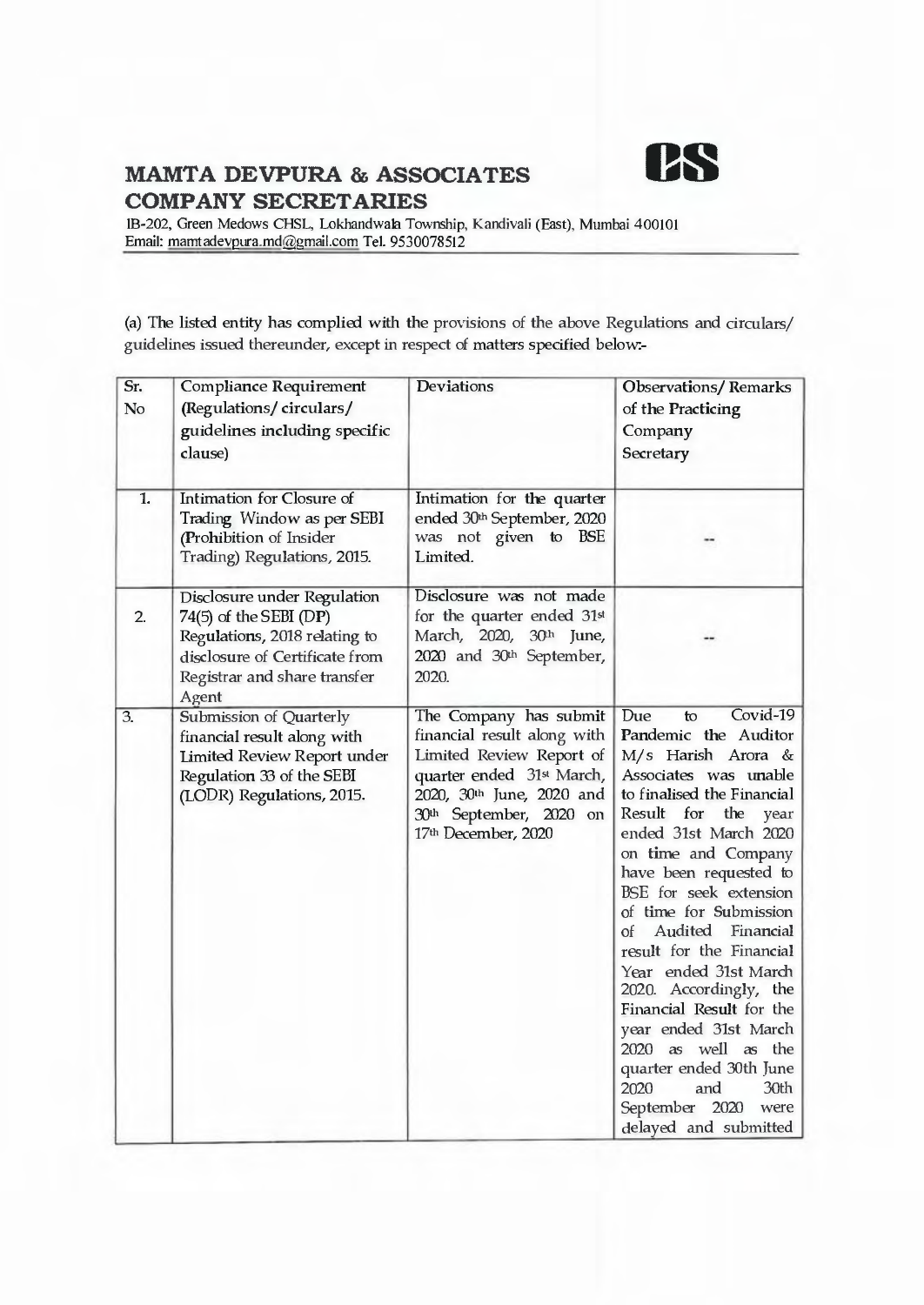

I B-202, Green Medows CHSL, Lokhandwala Township, Kandivali (East), Mumbai 400 IO I Email: mamtadevpura.md@gmail.com Tel. 9530078512

|                |                                                                   |                                                                                           | on 17th December 2020.                                                                                                                                                           |
|----------------|-------------------------------------------------------------------|-------------------------------------------------------------------------------------------|----------------------------------------------------------------------------------------------------------------------------------------------------------------------------------|
| $\overline{4}$ | Annual General Meeting<br>under SEBI (LODR)<br>Regulations, 2015. | Annual General Meeting<br>for the Financial Year 2019-<br>20 held on 30th March,<br>2021. | The Company has filed<br>application for<br>an<br>extension of Annual<br>General Meeting for the<br>Financial Year 2019-20<br>to the ROC in GNL $-1$<br>videSRNNo.<br>R76062199. |

\* The Regulation 17 to 21 of SEBI (LODR), 2015 shall not applicable to Company as the Company is under insolvency resolution process period through Mr. Rajendra K Bhuta the Interim Resolution Professional for the company vide order dated 10th October, 2019 by Hon,ble NCLT, Mumbai Bench having CP No. 1874/NCLT/MB/2019.

(b) The listed entity has maintained proper records under the provisions of the above Regulations and circulars/ guidelines issued thereunder in so far as it appears from our examination of those records.

(c) The following are the details of actions taken against the listed entity/its promoters/ directors/ material subsidiaries either by SEBI or by Stock Exchanges (including under the Standard .Operating Procedures issued by SEBI through various circulars) under the aforesaid Acts/ Regulations and circulars/ guidelines issued thereunder:

| Sr.No | Action taken by | Details of |                         | Details of action taken   Observations/Remarks |  |  |
|-------|-----------------|------------|-------------------------|------------------------------------------------|--|--|
|       |                 | violation  | e.g. fines, warning     | of the Practicing                              |  |  |
|       |                 |            | letter, debarment, etc. | Company                                        |  |  |
|       |                 |            |                         | Secretary, if any                              |  |  |
| NIL   |                 |            |                         |                                                |  |  |